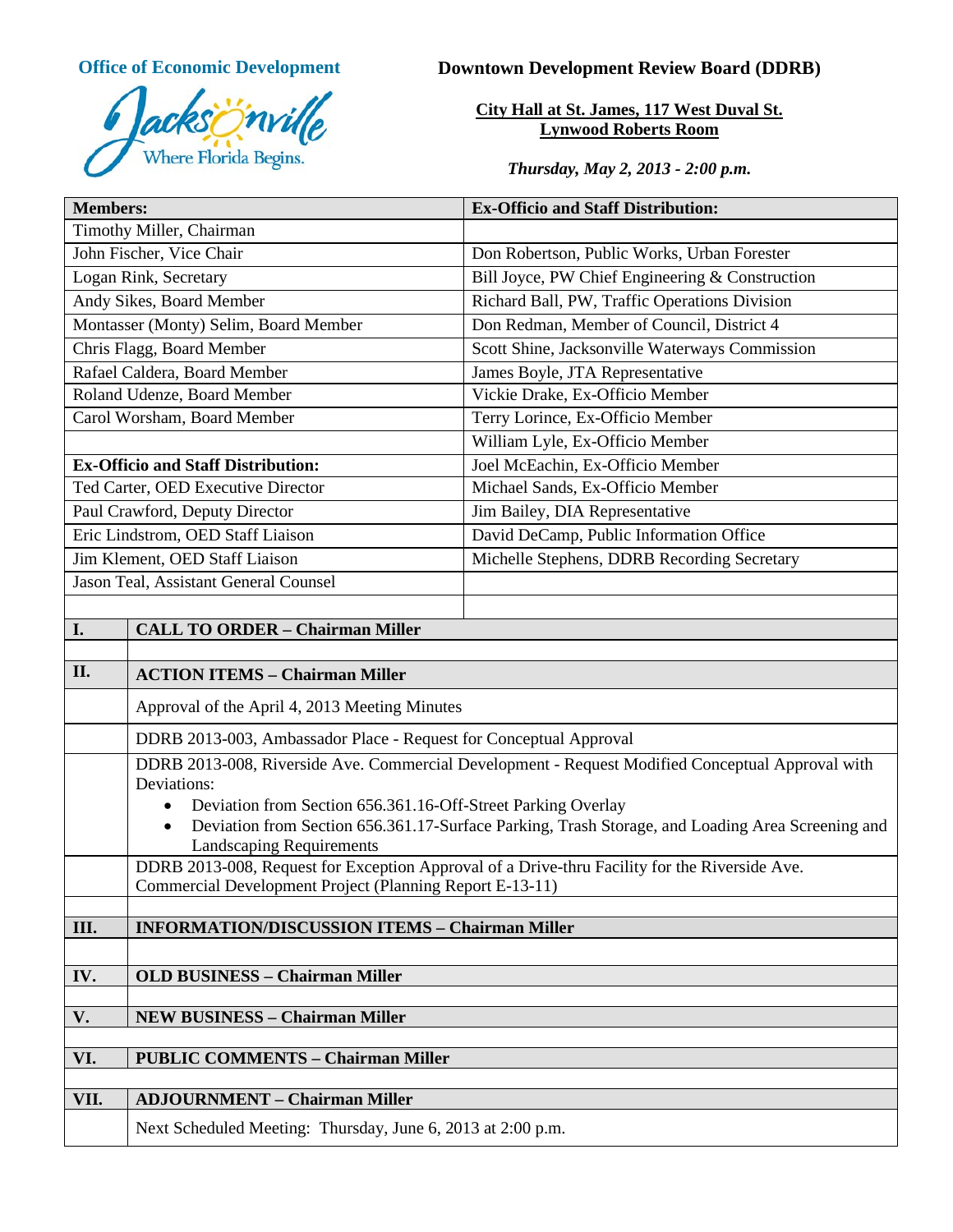

**Office of Economic Development**<br> **Downtown Development Review Board (DDRB) City Hall at St. James Lynwood Roberts Room**

*Thursday, May 2, 2013 – 2:00 p.m.*

# *MEETING MINUTES*

**Board Members Present:** Chairman T. Miller, C. Flagg, A. Sikes, M. Selim, R. Caldera, L. Rink, and R. Udenze

**Board Members Absent:** J. Fischer and C. Worsham

**OED Staff Present:** Theodore Carter, Executive Director, Office of Economic Development (OED); Paul Crawford, OED; Jim Klement, Staff Liaison; Eric Lindstrom, Staff Liaison; and Karen Underwood, Recording Secretary

**Representing Office of General Counsel:** Jason Teal

# **I. CALL TO ORDER**

A quorum was confirmed and Chairman Miller called the meeting to order at approximately 2:04 p.m.

# **II. ACTION ITEMS**

# • **APPROVAL OF THE APRIL 4, 2013 DDRB MEETING MINUTES**

On page four, second to the last paragraph where the motion passed unanimously, it should state 6-3-0 instead of 9-3-0.

#### **THE APRIL 4, 2013 DDRB MEETING MINUTES WERE APPROVED UNANIMOUSLY 7-0.**

Chairman Miller opened the floor for Board members to disclose if there had been any ex-parte communication with any of the applicants presenting projects today or conflicts of interest.

# • **DDRB 2013-003, AMBASSADOR PLACE – REQUEST FOR CONCEPTUAL APPROVAL**

Mr. Klement reviewed the project report dated May 2, 2013. He introduced Ricardo with Arbour Valley Development, who provided an overview of the project.

There were no adverse comments from the Board.

# **A MOTION WAS MADE BY BOARD MEMBER T. R. CALDERA AND SECONDED BY BOARD MEMBER C. FLAGG GRANTING CONCEPTUAL APPROVAL FOR DDRB APPLICATION 2013-003, AMBASSADOR PLACE LOCATED AT 420 JULIA STREET**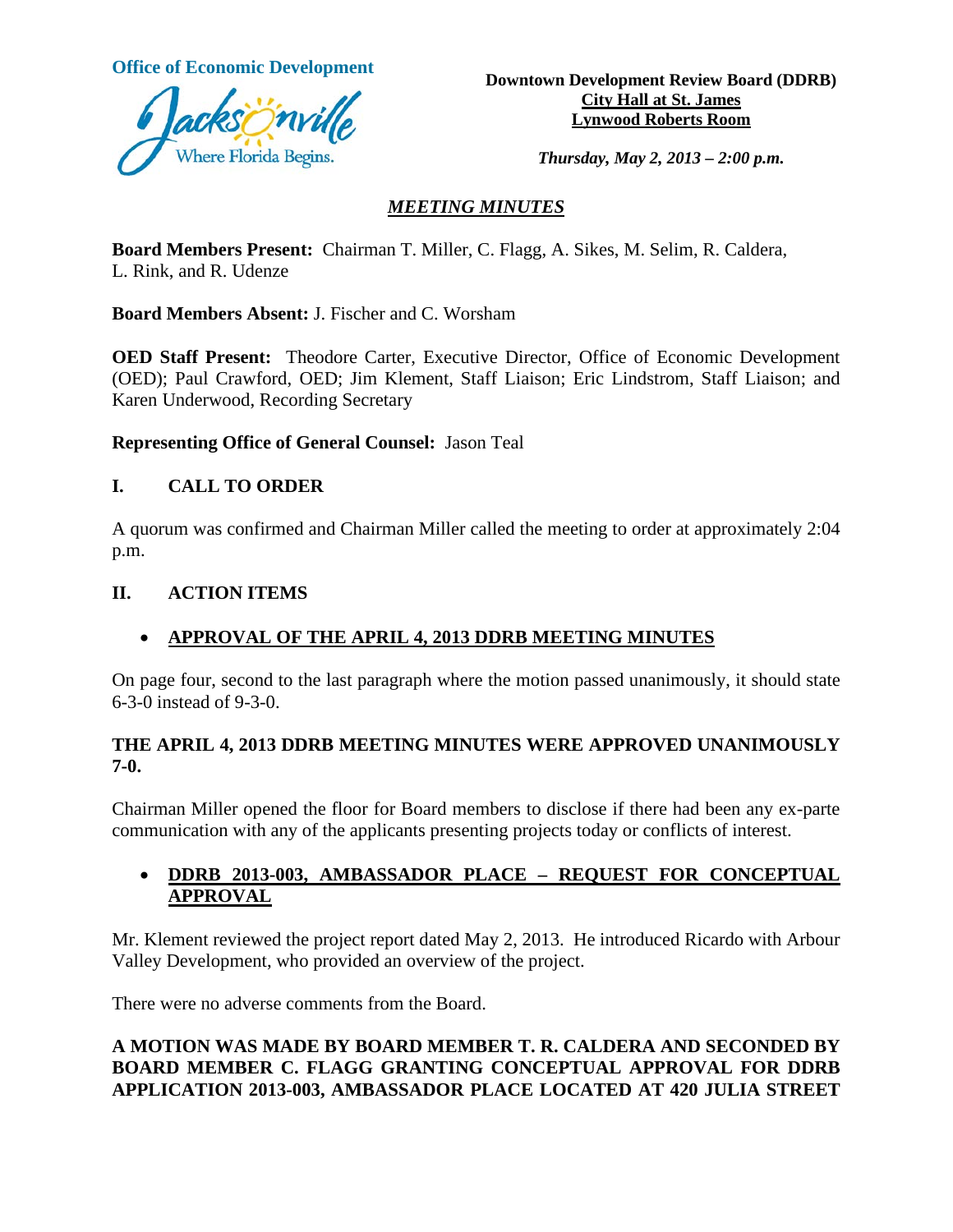# **AS PRESENTED SUBJECT TO THE CONDITIONS NOTED BELOW. THE MOTION PASSED UNANIMOUSLY 7-0.**

- **1. The applicant shall show building entrances from Church Street or receive a deviation from** *Sec.656.361.13.-Entrances* **to not provide an entrance on Church Street frontage prior to final DDRB approval.**
- **2. The applicant shall show parking design and layout information complying with**  *Sec.656.361.16.-Off-Street Parking Overlay* **or receive a deviation prior to final DDRB approval.**
- **3. The applicant shall show compliance with** *Sec.656.361.17.-Surface Parking, Trash, Storage and Loading Area Screening and Landscaping Requirements* **or receive a deviation from the guidelines prior to final DDRB approval.**
- **4. The applicant shall show compliance with** *Sec. 656.361.20.-Streetscape Design Standards* **or receive a deviation for an alternative design prior to final DDRB approval.**
- **5. The applicant shall receive approval from the Jacksonville Historic Preservation Commission and provide documentation to the DDRB staff prior to final DDRB approval.**

# • **DDRB 2013-008, RIVERSIDE PARK RESIDENTIAL DEVELOPMENT – REQUEST TO MODIFY CONCEPTUAL REVIEW WITH DEVIATIONS**

The following Board members advised that they had ex-parte communication relative to DDRB 2013-008, Riverside Park Residential Development.

- Chairman Timothy Miller
- Member Andy Sikes
- Member Montasser (Monty) Selim
- Member Roland Udenze

Mr. Klement reviewed the project report dated May 2, 2013. He introduced Mr. J. J. Conners with Chestnut Hill Investments, who provided an overview of the project.

Chris Hand addressed the Mayor's priorities for the revitalization of Downtown and support for neighboring project 220 Riverside. He discussed the commitment that the City has made (both Mayor Alvin Brown and City Council) to the redevelopment project, referencing the nearly \$2 million investment in infrastructure made in that neighborhood, adding that they will get more than \$5 million in revenue grant reimbursement over time and are looking at a way to increase revenue by \$10 million or more from this development.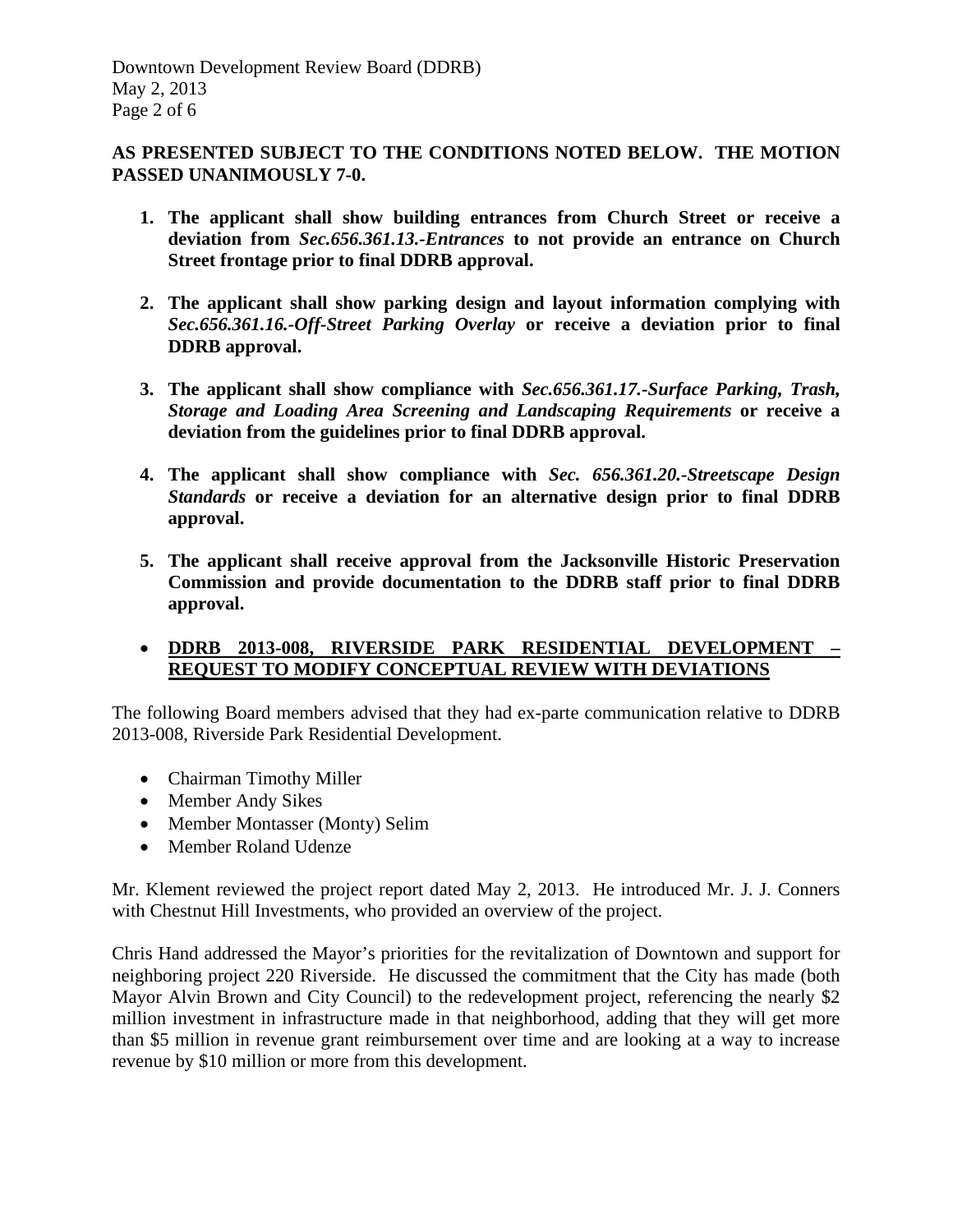Downtown Development Review Board (DDRB) May 2, 2013 Page 3 of 6

This project is a great opportunity for investment and adds to downtown momentum. The DDRB's role would be appreciated in moving the project forward for consideration.

Councilman Jones commented that the project has been a 20 year vision on the part of former Mayor Ed Austin. Thanks to Mayor Alvin Brown, and Pope and Land, the project is moving forward. The neighborhood north of Brooklyn in 1992 was one of the first neighborhoods that supported the River City Renaissance plan because they saw a way to improve their neighborhood and provide amenities that do not exist today. The biggest issue in that area is not having a grocery store in close proximity. It is difficult for residents to carry their groceries home if they don't have a vehicle. This is a small step in the direction of redeveloping the Brooklyn area. The conditions required are necessary to make sure this is a development to be proud of for many years to come.

Hugh Matthews, England Thims and Miller, provided an overview of the Brooklyn area. Many discussions took place while he was in Cincinnati regarding the things that they have accomplished. One thing mentioned was why Jacksonville could not get this type of thing Downtown. Hugh Matthews thanked the Mayor and his staff, Councilman Brown and City Council on redeveloping Brooklyn.

Mike Brown, architect with Cushman & Wakefield, provided an overview of the landscaping on Riverside.

The following were comments from the Board:

- Clarity was needed on the difference of Riverside Ave. and Magnolia St.
- The sidewalk that goes from Riverside into the property that should line up with the one in front of the shop does not line up.
- What is being done on top of the roof of the grocer?
- Referencing the screening, how high will it be and how will parking be handled?
- How does the Pollack Shores residential piece (regarding the four stories in the back) look down on your property?
- How tall is the residential component wall in the back of Magnolia? 30 feet
- How tall is the residential component wall on that street? Four floors using 10-foot plate heights - approaching 50 ft.
- Rooftop equipment screening? Yes, the equipment will be located behind the parapet wall.
- Landscaping on Magnolia St. needs to be more urban.
- How do you handle the pedestrian experience at the organic food building regarding protecting pedestrians from the elements such as shading and rainy weather?
- Parking lot lighting.
- Pharmacy needs a lot of work.

Tony Allegretti commented as a resident of Southbank and recent skyway rider, he would love to see more pressure and demand from JTA to have the skyway reach this development and the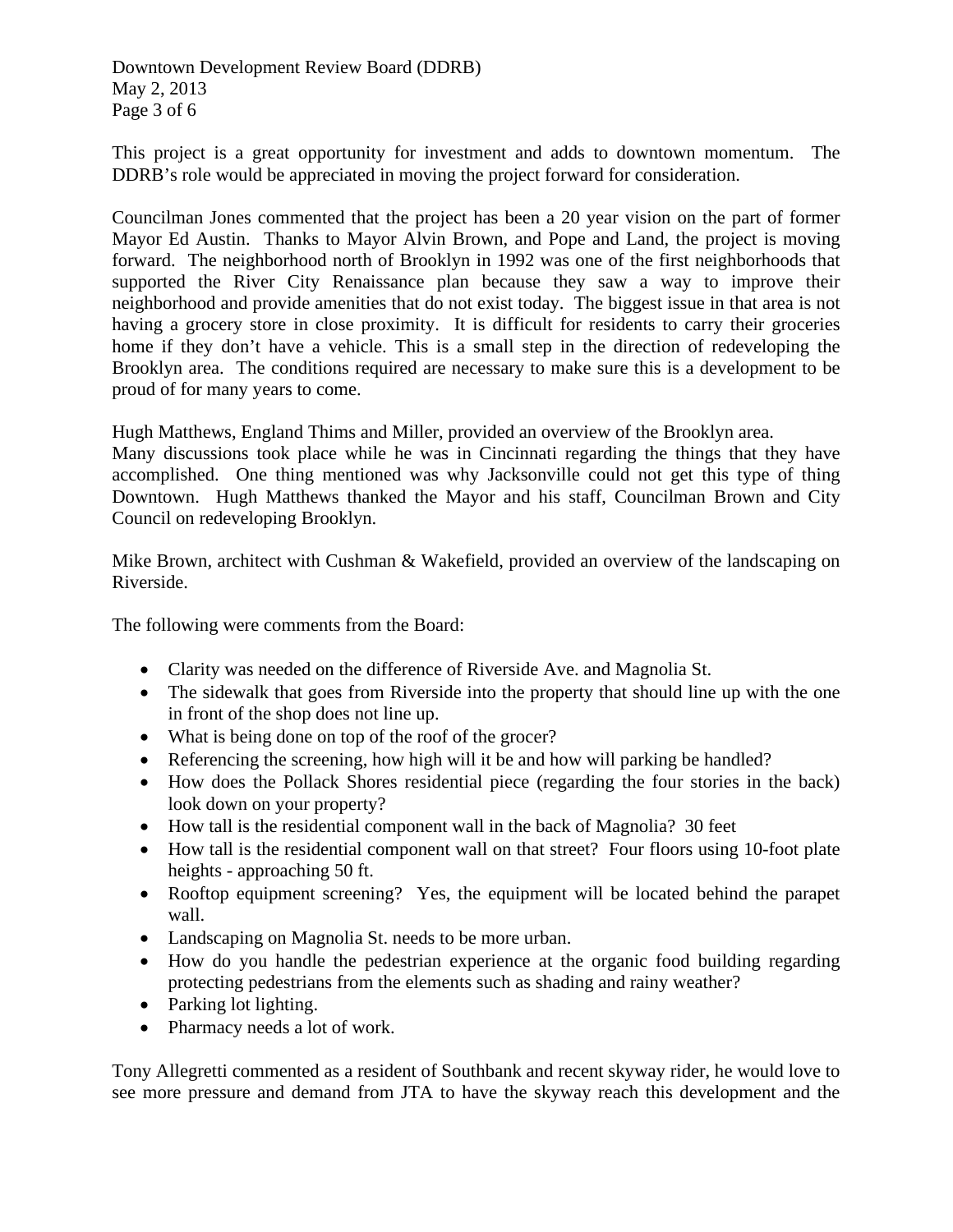Downtown Development Review Board (DDRB) May 2, 2013 Page 4 of 6

other developments in Brooklyn. During One Spark, about 44,000 people discovered that the skyway is useful. He would like to see most of the folks in this room come out and talk about it. There is an opportunity tomorrow morning where Mr. Ford has a speaking engagement at the Downtown Council meeting at the University Club at 7:30 a.m.

Paul Crawford followed up with the Board members informing them that he has been in conversations with JTA on the extension of the skyway, which fronts the Riverside Avenue side of the project site. JTA has plans to extend this in the near future but is willing to allow certain improvements to be made within the proposed alignment area until the ASE is actually extended.

**A MOTION WAS MADE BY BOARD MEMBER SIKES AND SECONDED BY BOARD MEMBER UDENZE TO APPROVE THE DEVIATIONS FOR THE RETAIL DEVELOPMENT LOCATED AT RIVERSIDE AVENUE: DEVIATION TO SECTION 656.361.16.- OFF STREET PARKING OVERLAY, ALLOWING THE APPLICANT TO INCREASE PARKING BY 135 SPACES, FOR A TOTAL OF 224 SPACES WITH THE CONDITION, "SHOULD THE SITE PLAN BE MODIFIED SHOWING ADDITIONAL PARKING SPACES IN EXCESS OF THE 224 PARKING SPACES, THE APPLICANT SHALL RECEIVE APPROVAL FOR AN AMENDMENT TO THE DEVIATION ALLOWING THE ADDITIONAL PARKING SPACES PRIOR TO THE FINAL DDRB APPROVAL.** 

#### **THE MOTION PASSED UNANIMOUSLY 5-2.**

**A MOTION WAS MADE BY MEMBER SIKES AND SECONDED BY MEMBER SELIM TO APPROVE THE DEVIATION TO SEC. 656.361.17.-SURFACE PARKING, TRASH, STORAGE, AND LOADING AREA SCREENING AND LANDSCAPE REQUIREMENTS, ALLOWING THE APPLICANT TO RELOCATE THE REQUIRED LANDSCAPE SCREENING REQUIREMENT FOR SURFACE PARKING FACING THE RIVERSIDE AVENUE FRONTAGE, OFF-SITE TO THE RIVERSIDE AVENUE RIGHT-OF-WAY, WITH THE CONDITION, "SHOULD THE JTA TAKE BACK USE OF THE RIGHT-OF-WAY, ON RIVERSIDE AVENUE, THE APPLICANT SHALL RELOCATE THE REQUIRED LANDSCAPE SCREENING ON SITE." ADDING MEMBER UDENZE'S THREE COMMENTS, WHICH ARE NUMBERED 9, 10 & 11 BELOW.**

#### **THE MOTION PASSED UNANIMOUSLY 7-0.**

Based on the foregoing, the Downtown Development Review Board staff recommends modification to the conceptual approval of DDRB Application 2013-008 subject to the following conditions:

1. Prior to final DDRB approval, the applicant shall show compliance with Section 656.361.11.- Setback or "Build to Lines" for buildings not providing pedestrian orientation to Riverside Avenue, Jackson Street, and Stonewall Street or receive a deviation from the DDRB prior to final approval.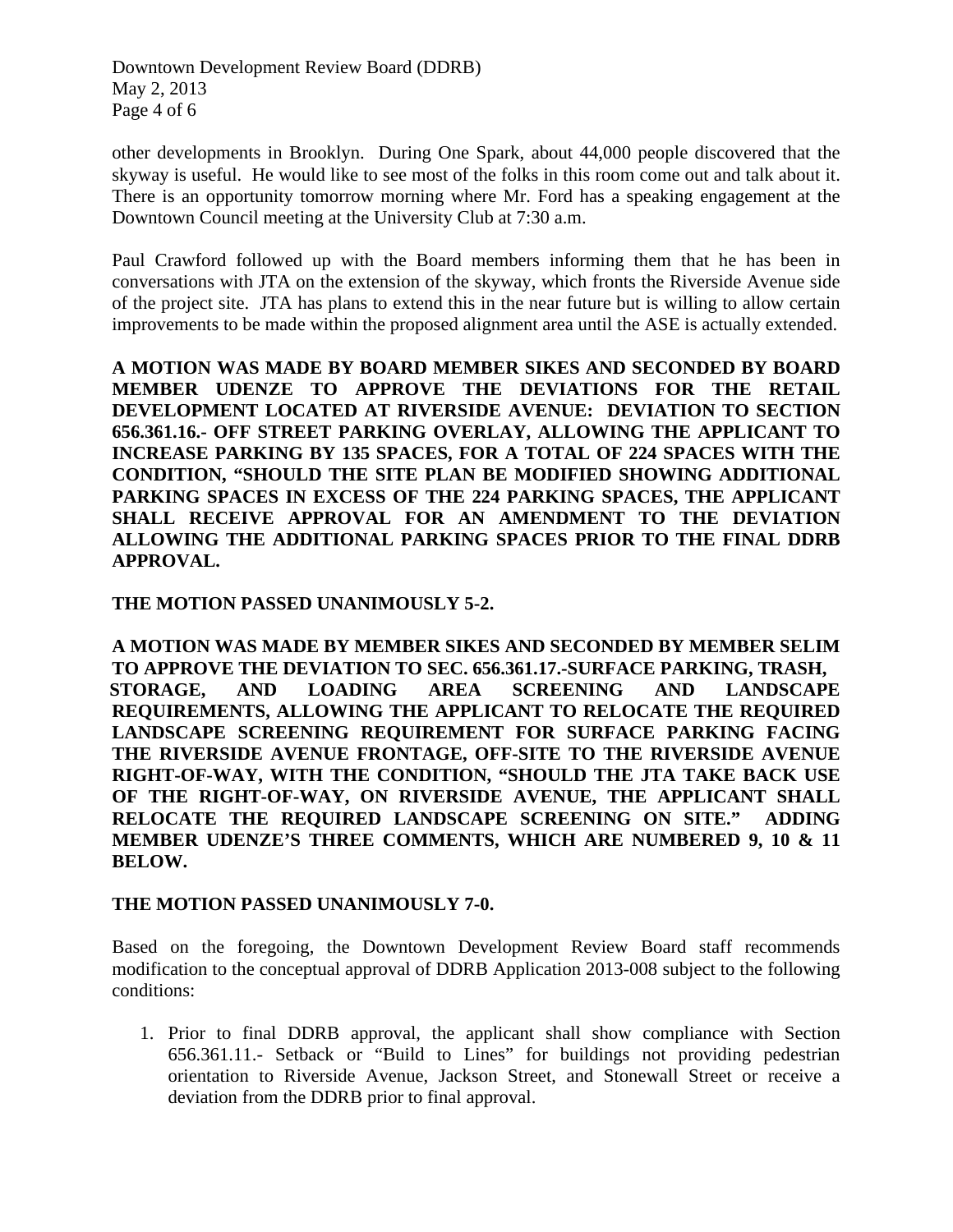Downtown Development Review Board (DDRB) May 2, 2013 Page 5 of 6

- 2. Prior to final DDRB approval, the applicant shall receive final approval for an exception to allow drive-thru operations on *Parcel 2* for the proposed pharmacy operation.
- 3. Prior to final DDRB approval, the applicant shall show compliance with Section 656.361.13.-Entrances for buildings not providing entrances on Jackson Street, Magnolia Street, and Stonewall Street or receive a deviation from the DDRB.
- 4. Prior to final DDRB approval, the applicant shall receive approval from Public Works for angular parking on to property from public right-of-way and shall show compliance with Section 656.361.16. Off-Street Parking Overlay or receive a deviation from the DDRB to increase parking spaces.
- 5. Prior to final DDRB approval, applicant shall receive approval from Public Works Traffic Engineering for project access including design and location for Jackson Street, Magnolia Street, and Stonewall Street.
- 6. Prior to final DDRB approval, applicant shall show compliance with Section 656.361.18.-Transparency for buildings facing Jackson Street, Magnolia Street, and Stonewall Street or receive a deviation from the DDRB.
- 7. Prior to final DDRB approval, applicant shall provide documentation addressing surface parking over May Street right-of-way for buildings located on *Parcel 2*.
- 8. Prior to final DDRB approval, applicant shall provide complete landscape and hardscape drawings showing compliance with Section 656.361.20.-Streetscape Design Standards including pedestrian areas adjacent to Riverside Avenue. Plans not meeting the Streetscape Design Standards shall receive a deviation from the DDRB.
- 9. \*Applicant shall provide section on the rooftop equipment screening scale as shown on the adjacent property.
- 10. \*Applicant shall look at the site and address the pedestrian experience.
- 11. \*Applicant addresses how the organic food building would protect shoppers from the elements as they walk to the facility and back.

\*Added conditions by Member Udenze.

# • **DDRB 2013-008, REQUEST FOR EXCEPTION APPROVAL OF A DRIVE-THRU FACILITY FOR THE RIVERSIDE AVENUE COMMERCIAL DEVELOPMENT PROJECT (PLANNING REPORT E-13-11)**

Mr. Klement reviewed the project report dated May 2, 2013.

Jason Teal advised the Board members that this item was not for design, but for use. He clarified that the application presented would be to approve or deny the conditions for the use of a drivethru as it pertains to a particular use for this project.

Mr. Klement introduced Folks Huxford, Acting Chief, Planning and Development Department and Samantha Paull, Planning and Development Department. He informed the members that a zoning exception is a use that is not necessarily permissible throughout the zoning district, but can be if certain conditions are met.